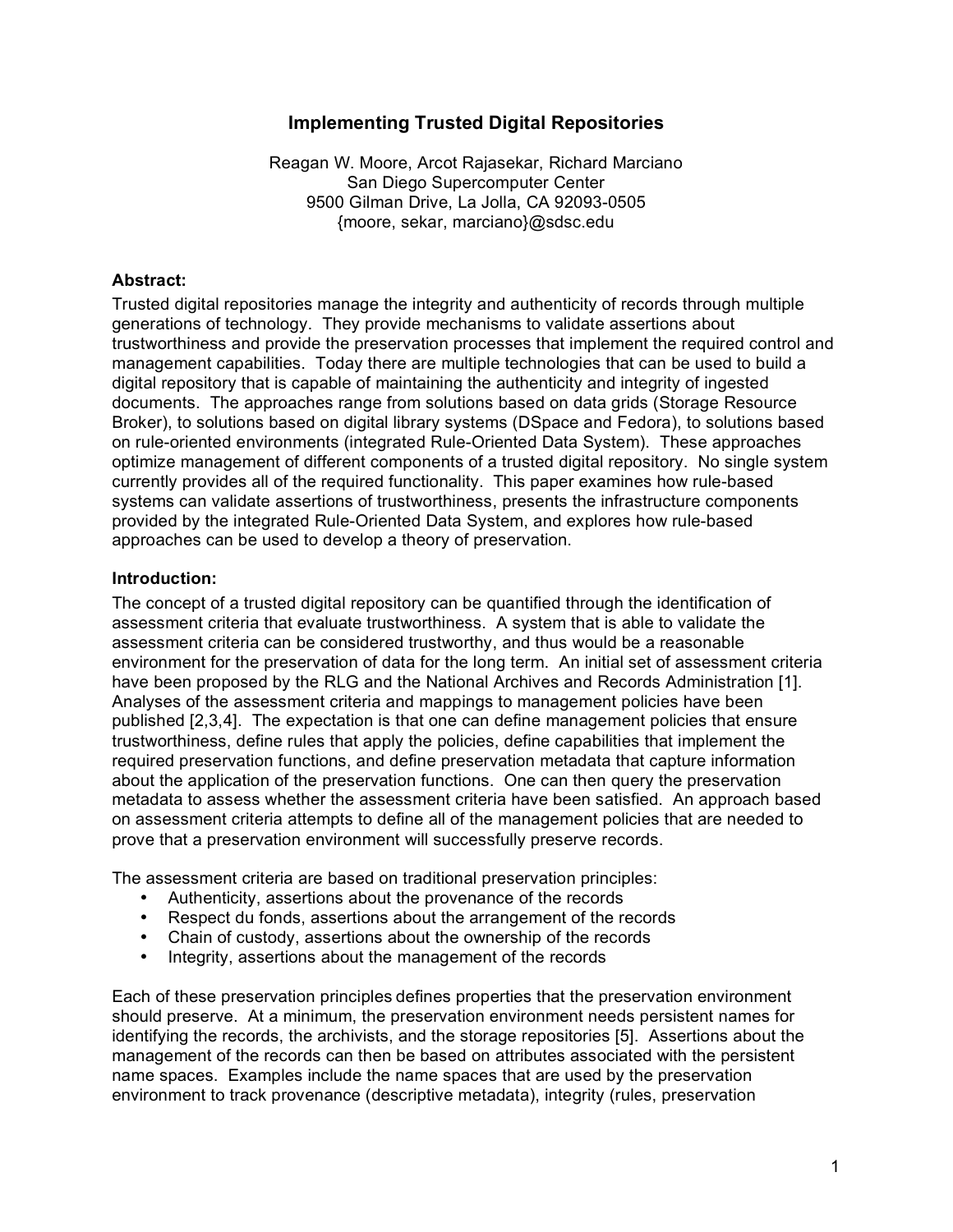processes, system state information), chain of custody (archivist names, storage resource names), and respect du fonds (record names). These name spaces need to remain invariant over time, ensuring that an operation performed by a prior archivist can be correctly interpreted. The assessment criteria also require that the functions performed by preservation processes remain consistent over time. This means a preservation environment should be quantified in terms of the actual preservation operations that are performed and the management policies that control the execution of the preservation processes. We thus have two separate contexts that require description; the provenance of the records, and the evolution of the preservation environment.

### **Integrated Rule-Oriented Data Systems**

Rule-oriented data systems define the minimal set of preservation processes and management policies on which a preservation environment can be based. Rule-oriented systems also track changes to the preservation environment. We need to know how the preservation processes we are applying today are related to preservation processes that were applied in the past, to make assertions about integrity and authenticity.

The characterization of the minimal set of preservation management policies is difficult. We need to map from assessment criteria, to the management policies that enforce the preservation assertions, to the preservation capabilities that implement preservation processes. This approach is being implemented in the integrated Rule Oriented Data System (iRODS) [6]. As shown in Table 1, we express the capabilities as sets of micro-services that are applied at the remote storage systems where the records are stored. We express the management policies as rules that control the execution of sets of micro-services. We express the assessment criteria as persistent state information that is generated by application of the rules. The rules are stored in a rule engine and the persistent state information is stored in a database.

| <b>Data Management</b><br><b>Environment</b> | <b>Conserved</b><br><b>Properties</b> | Control<br><b>Mechanisms</b> | Remote<br><b>Operations</b> |
|----------------------------------------------|---------------------------------------|------------------------------|-----------------------------|
| <b>Management</b>                            | Assessment                            | Management                   | Capabilities                |
| <b>Functions</b>                             | Criteria                              | policies                     |                             |
| <b>Data Management</b>                       | <b>Persistent State</b>               | <b>Rules</b>                 | Micro-services              |
| Infrastructure                               | Information                           |                              |                             |
| <b>Physical</b>                              | Database                              | <b>Rule Engine</b>           | <b>Storage System</b>       |
| Infrastructure                               |                                       |                              |                             |

### Table 1. Characterization of preservation management policies

Based on experience with the Storage Resource Broker data grid [7], we recognize that the operations supported by the remote storage systems do not correspond directly to preservation capabilities. Thus each preservation capability is an aggregation of multiple micro-services, and each micro-service is an aggregation of multiple operations at the remote storage system. One challenge is that even if the same micro-services are executed over time, we still need a standard set of operations that are applied at the remote storage systems. This is ensured through the concept of infrastructure independence. We observe that the set of operations performed by a particular type of storage system differ in either semantics (effect of the operation) or manipulation (different result generated) across vendors. The SRB technology implements standard operations that are storage system independent by creating storage system specific drivers to map from the standard operations to the vendor storage system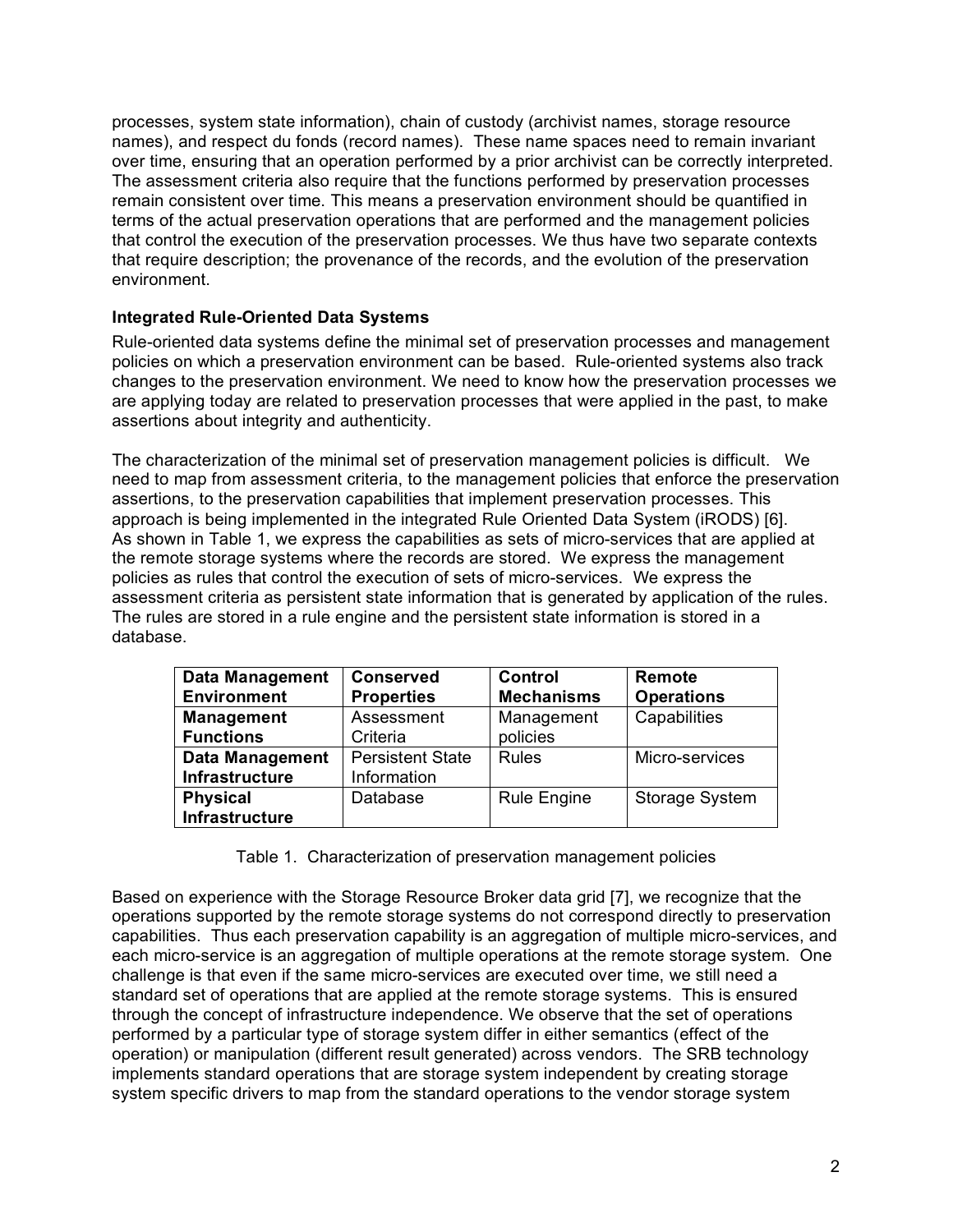protocol. The Storage Resource Broker data grid is an example of a system that provides infrastructure independence for preservation environments.

The iRODS micro-services can define the minimal set of preservation functions that need to be carried forward in time. Similarly, the iRODS rules can define the minimal set of management policies that are needed to enforce trustworthiness. Given a minimal, complete description of the components of a preservation environment, one can then create a rule-based system that is provably correct. The required operations generate the persistent state information needed to validate assertions about trustworthiness.

The iRODS data management system prototype is designed to implement a provably complete preservation environment. The current research effort is exploring:

- Implementation of the ERA capabilities as iRODS rules, micro-services, and state information [8]. A major challenge is the design of the correct level of aggregation of remote storage operations into micro-services. The micro-services need to be simple enough that all preservation capabilities can be implemented from standard microservices. But if they are too-low level (byte oriented operations) they become difficult to apply. The current assessment has defined 174 rules and a smaller number of microservices that need to be implemented. The current iRODS environment provides 73 micro-services. The supposition is that if the correct level of aggregation of the standard operations performed at remote storage systems is defined for each micro-service, a minimal number of micro-services will be created that are capable of expressing every required preservation capability. If too fine a granularity of operation is used, the creation of a micro-service becomes onerous. If too coarse a granularity is used, the number of required micro-services increases to characterize every possible combination of standard operations. The tension is between the ability of the rule-oriented environment to minimize the effort required to apply micro-services, and the minimization of the amount of effort needed to create micro-services. The initial set of micro-services is based upon the operations supported by the Storage Resource Broker data grid.
- Implementation of the RLG/NARA assessment criteria for trusted digital repositories. A similar analysis resulted in the identification of 174 management policies needed to express the assessment criteria. A goal of current research is to show that the management policies can be expressed as iRODS rules, micro-services, and state information.
- Comparison of preservation metadata-driven approaches with rule-driven approaches. Examples of the former include PREMIS, the NARA Life Cycle Data Requirements Guide, and the Open Archive Information Standard. Examples of the latter include iRODS and service-based environments such as DSpace and Fedora. IRODS differs from traditional client-driven workflows because iRODS implements server-driven workflows, with the processing done directly at the remote storage system where the data reside.

Besides the ability to characterize the preservation environment, a second implementation requirement is automation of the execution of management policies. We observe that as collections increase in size, the amount of labor required to recover from problems that occur in distributed environments becomes onerous [9]. The iRODS system automates the application of the rules as either atomic operations, executed on each preservation process invocation, or as deferred operations, executed when systems become available, or as periodic operations. The support for deferred operations is needed to handle situations where the remote storage system is temporarily inaccessible. Periodic operations are needed to manage validation of integrity and authenticity. A rule can be written that validates checksums, synchronizes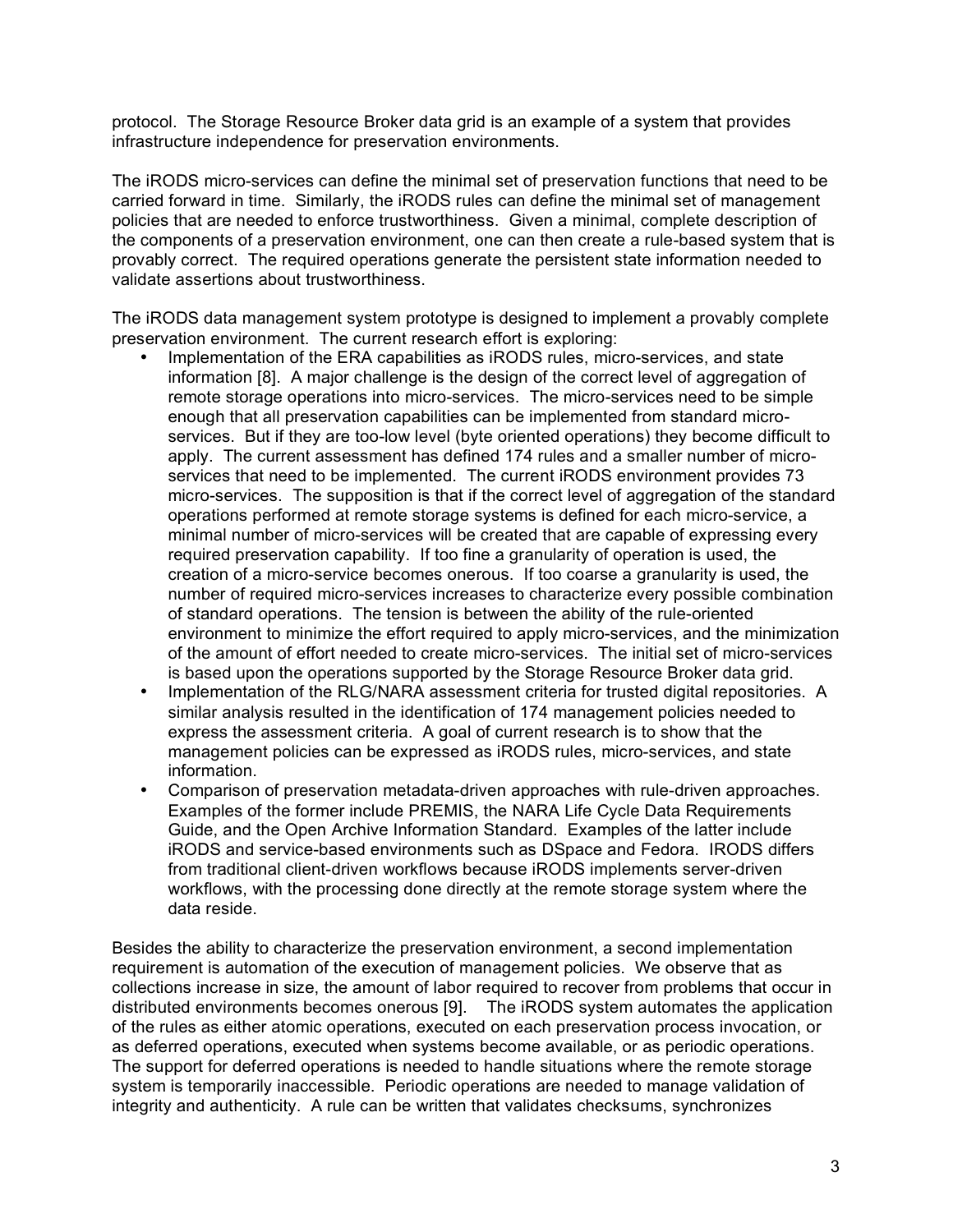replicas, and corrects copies that have been corrupted. Similarly a rule can be written that compares provenance metadata to the required metadata for a record series, and then either identifies missing authenticity information, or extracts the required information from submission agreements.

A related issue when implementing a scalable preservation environment is the management of a large number of records. This is addressed by creating operations that act on sets of records. In practice, the set of SRB operations that are performed at each storage system or database depends upon the level of aggregation that is imposed on each of the logical name spaces used to identify records, archivists, and storage systems:

- Operations on the user logical name space {single user, user group, data grid federation}
- Operations on the storage resource logical name space {single storage system, compound system with a data cache, cluster}
- Operations on the file logical name space {single file, container aggregating multiple files, hierarchical directory of files)

• Operations on user defined metadata {single attribute, hierarchical table, collection} These multiple levels of aggregation are required for scalability of the preservation environment. A similar set of aggregation levels is being implemented in the iRODS system.

A final design criterion for a preservation environment is support for the evolution of the preservation environment itself. This implies that the preservation management policies and processes can evolve to handle new types of records, new types of provenance metadata, and new legal requirements. To allow the rules and micro-services to evolve, we added support for three more logical names spaces in the iRODS environment. We also added similar levels of aggregation within each name space:

- Operations on the micro-service logical name space {atomic, deferred, periodic}
- Operations on the rule logical name space {single micro-service, set of microservices, recursive rule hierarchy}
- Operations on the persistent state information logical name space {single attribute, deferred consistency flags for attributes, validation date for appraisal of attributes}

These three name spaces enable management virtualization. One can add new management policies, new preservation capabilities, and new persistent state information without destroying the ability to execute previous management policies. With these three additional logical name spaces, the preservation environment can also evolve. Also, the ability to characterize management policies implies that management policies can be automated, minimizing the labor requirements needed for large collections.

By defining rules that automate the validation of assessment criteria, a preservation environment can be defined that validates its own trustworthiness. It also becomes possible to migrate the records, rules, micro-services, and persistent state information to another independent preservation environment. The management policies that were being applied in the first preservation environment can continue to be applied in the second preservation environment. This means that assertions about authenticity and integrity can continue to be validated as records are moved between different implementations of preservation environments.

## **Theory of Preservation**

Preservation can be thought of as communication with the future. Information that is understood today is transmitted to an unknown system in the future where it will be interpreted and displayed. This paradigm can form the basis for a Theory of Preservation. The theory of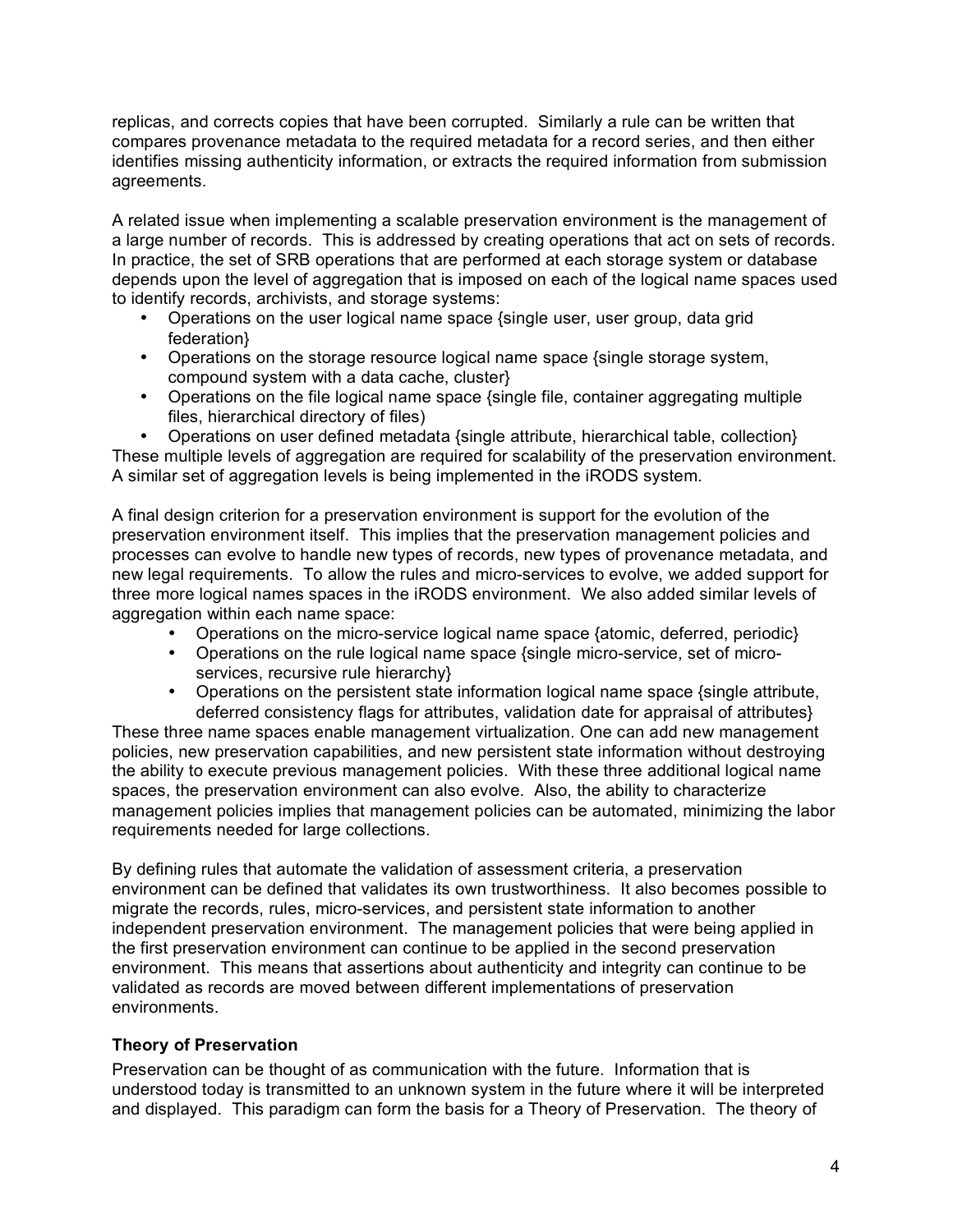communication is well known. It quantifies the concept of information and describes the mechanisms that optimize the transfer of information. The theory of communication applies when the Sender and Receiver use common technology for data transmission and reception.

A theory of preservation needs to quantify how communication can be accomplished when the Receiver is using different technology than the Sender. This includes not only different hardware and different software, but also different standards for encoding information. Effectively, we need to send into the future not only the information (records), but also a description of the environment that is being used to manage and read the records.

The Receiver is a future preservation system, and hence is linked over time to the original Sender. To maintain the ability to be able to interpret and display the records, the preservation environment must characterize its own evolution, and the impact that preservation environment evolution has on record management. A theory of preservation makes assertions about the ability to maintain the information context, arrangement, and management of records as well as the information context (management policies and preservation procedures) of the preservation environment.

An example of the management of contextual information is defined in the OAIS standard. This focuses on the ability to access and interpret records through the creation of representation information. The representation information defines the structures present within a record and their semantic labels. A designated community is defined that maintains the ability to interpret the semantic labels. However, the OAIS standard does not provide representation information about the preservation environment itself.

The concept of infrastructure independence quantifies assertions about the preservation environment, including not only the name spaces, but also the preservation processes, and the preservation policies. By demonstrating that the preservation environment controls the information context needed to preserve the ability to apply preservation procedures, we can create a theory of preservation, in which the information content of the records and the information context of the preservation environment are communicated into the future.

Godel's theorem proves that no system can be completely self-describing. The theory of preservation needs to define the minimal set of assumptions on which preservation environments are based, and then show how these assumptions are conserved as the preservation environment evolves. We believe a preservation environment is feasible, because the receiver is a controlled environment, whose evolution can be explicitly tracked from the original system used by the sender.

We need a few more concepts for a theory of preservation. In the case of information theory, the fundamental unit of information is a "bit". We need a fundamental unit of "function" on which preservation processes can be based. The candidates for a unit of preservation function are the minimal set of management policies and the minimal set of micro-services required to implement and manage all preservation capabilities. We want to characterize the impact of applying a preservation process as a change of state information, and a transformation function that is applied to the record. For viable preservation processes, we need reversible transformations: the ability to transform back to the original record. This involves characterizing records as follows:

• Every record is a sequence of bits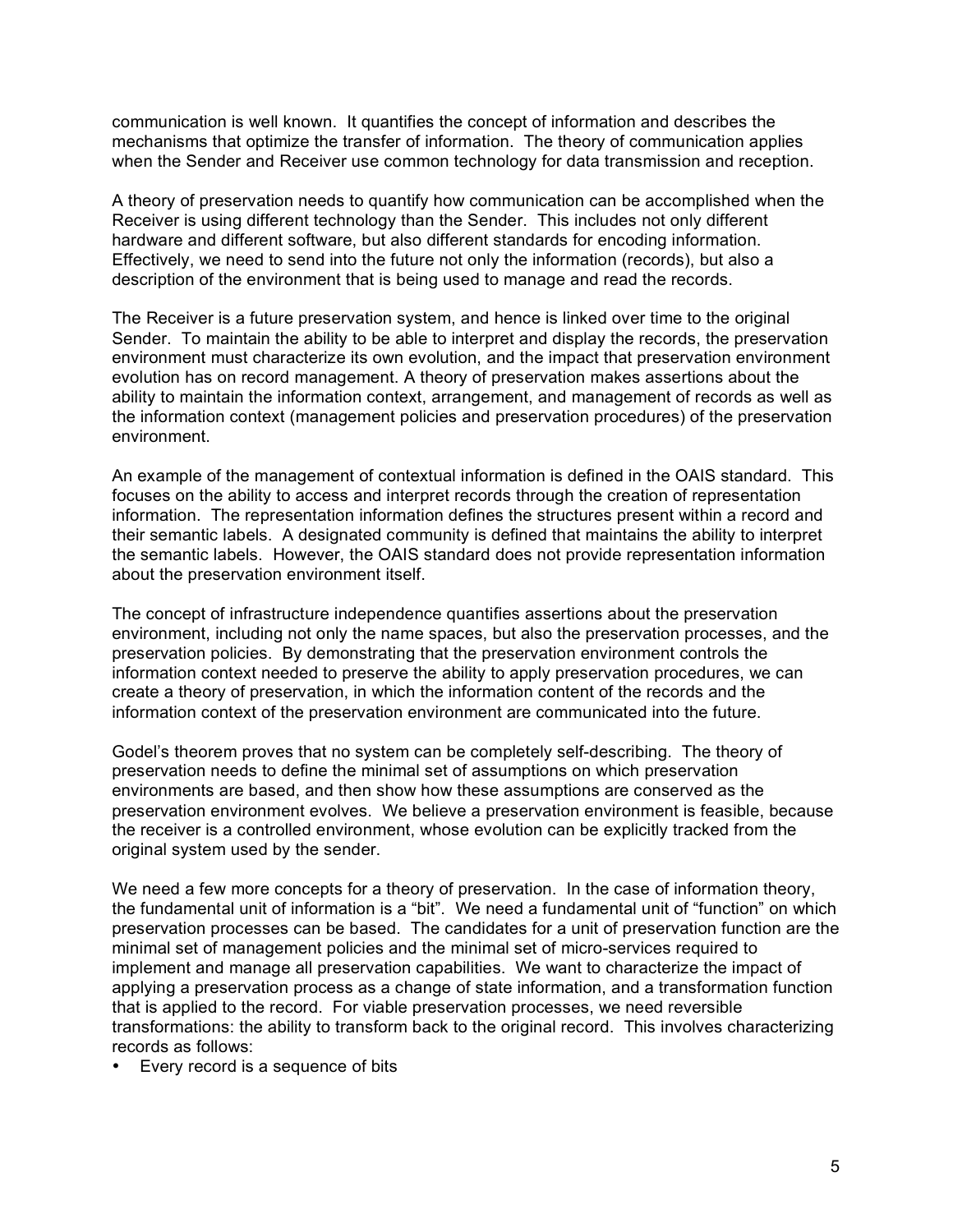- Information content is described by defining the structures present in the bit sequence, and then naming the structures. The structure names represent the semantic terms used to define the meaning of the record.
- Knowledge content is defined as relationships between and on the structures. Examples include:
	- Logical relationships. The semantic term can be mapped into an ontology, and reasoning done on inferred attributes (semantic grid).
	- Temporal relationships. The structure may represent a time stamp that may be used to apply causal relationships.
	- Spatial relationships. The structure may represent a coordinate system that can be mapped to a geometry and displayed in a GIS system.
	- Procedural relationships. The structure may represent the outcome of a process in a workflow.
	- Functional relationships. The structure may represent the result of applying a transformation algorithm.

These characterizations of records enable the concept of persistent objects [10]. A persistent object can be created that can be displayed in the future using future technology, even though its internal structures and relationships are based on present-day technology. To enable display of persistent objects, we need one more concept, namely that future manipulations of records can be expressed in terms of the manipulation of the structures and relationships that have been described for each record. We base the ability to display records on two levels of indirection:

- Characterize the standard structures and relationships present within the record
- Characterize the standard operations that can be applied on each type of relationship for each type of record.
- Characterize the manipulations performed by a display application in terms of standard operations on standard relationships. In effect, the display application does not manipulate records. Instead it executes standard operations on standard relationships on standard structures. One can map from the actions of the display application to the standard operations. Given this mapping, any display application can manipulate any record, or at least the structures within the record for which the required relationships are defined.

When we apply a future display mechanism, we map from the operations on structures that the display needs to perform, to standard operations on relationships/structures present within the record. This is a form of infrastructure independence for display applications. Exactly the same indirection mechanisms are used in data grids to support the manipulation of data on heterogeneous storage systems. We map from the operations desired by the applications, to the operations that the remote storage system is able to apply.

The preservation process then consists of the manipulation of structures in records, or the assignment of properties to sets of records, or the establishment of relationships between two records. If we have a defined set of fundamental reversible preservation processes, we can assert that any future preservation environment can transform all records back to their original form. The future preservation environment can correctly interpret the preservation information context from the past and apply the same preservation policies.

A theory of preservation needs to demonstrate epistemological constraints about the internal consistency between the assessment criteria and the rules that control generation of persistent state information. The system is internally consistent if all preservation attributes needed to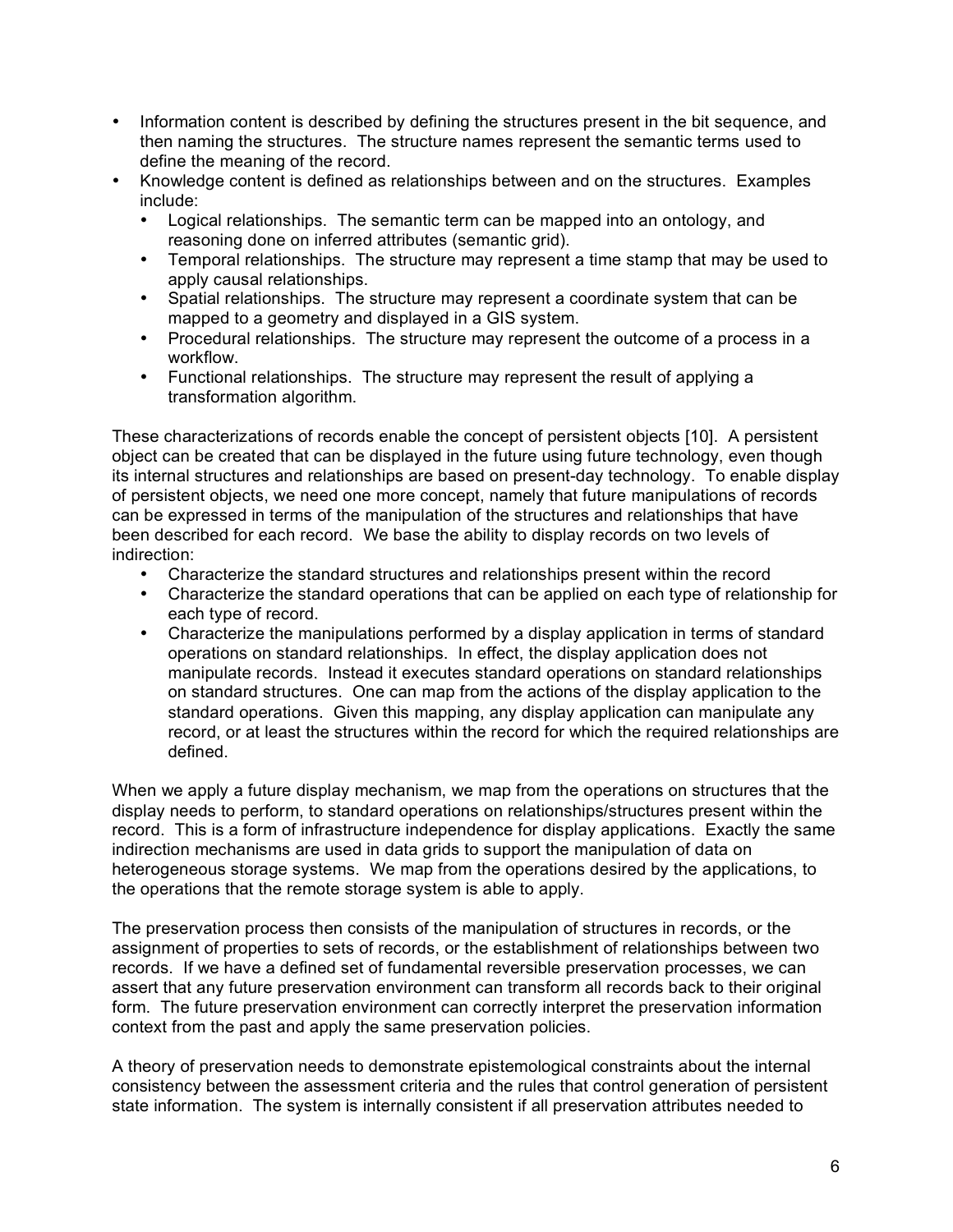quantify the preservation principals (authenticity, integrity, chain of custody, respect du fonds) can be generated or validated through the application of management policies; and if the persistent state information generated by the application of management policies are retained as preservation attributes. We cannot have a situation in which a preservation attribute that is needed for assessing preservation principals cannot be controlled or verified by one of the preservation rules. Nor can we have a situation in which persistent state information generated by application of the rules is not included in the representation of the preservation environment context that is migrated forward into the future.

In current preservation environments, preservation metadata is defined without reference to the associated preservation management policies or preservation capabilities. An approach based on only maintenance of the preservation provenance metadata is only providing half of the required preservation environment. Ideally, a characterization of a preservation environment context should be possible either by characterizing the preservation management policies and the resulting persistent state information, or by characterizing the preservation attributes and the management rules that validate their authenticity and integrity. We should be able to map from a context that is driven by preservation metadata to a context that is driven by preservation management policies, and back.

The acid test of a preservation environment is whether it describes the entire preservation information context sufficiently well that the records can be migrated into an independent preservation environment without loss of authenticity or integrity. This requires migrating not only the records, but also the characterization of the preservation environment context. The new preservation environment would have to apply the same management policies, the same preservation processes, use the same logical name spaces, and manage the same persistent state information. If all of these context components can be expressed and migrated to a new preservation environment, then the preservation context is correctly described.

The expectation is that we can develop a theory of preservation. Its components are:

- Definition of the persistent name spaces
- Definition of the operations that are performed upon the persistent name spaces
- Characterization of the changes to the persistent state information associated with each persistent name space that occur for each operation
- Characterization of the transformations that are made to the records on each operation
- Demonstration that the set of operations is complete, enabling the decomposition of every preservation process onto the operation set.
- Demonstration that the preservation management policies are complete, enabling the validation of all preservation assessment criteria.
- Demonstration that the preservation environment is complete, enabling the maintenance of authenticity and integrity.
- The assertion is then: if the operations are reversible, then a future preservation environment can recreate a record in its original form, maintain authenticity and integrity, support access, and display the record.
- A corollary is that such a system would allow records to be migrated between independent implementations of preservation environment, while maintaining authenticity and integrity.

The iRODS rule-based environment is a first step towards the creation of a trustworthy digital preservation repository. Finally, we observe that the technology used to implement a preservation environment provides the basic capabilities needed to implement digital libraries